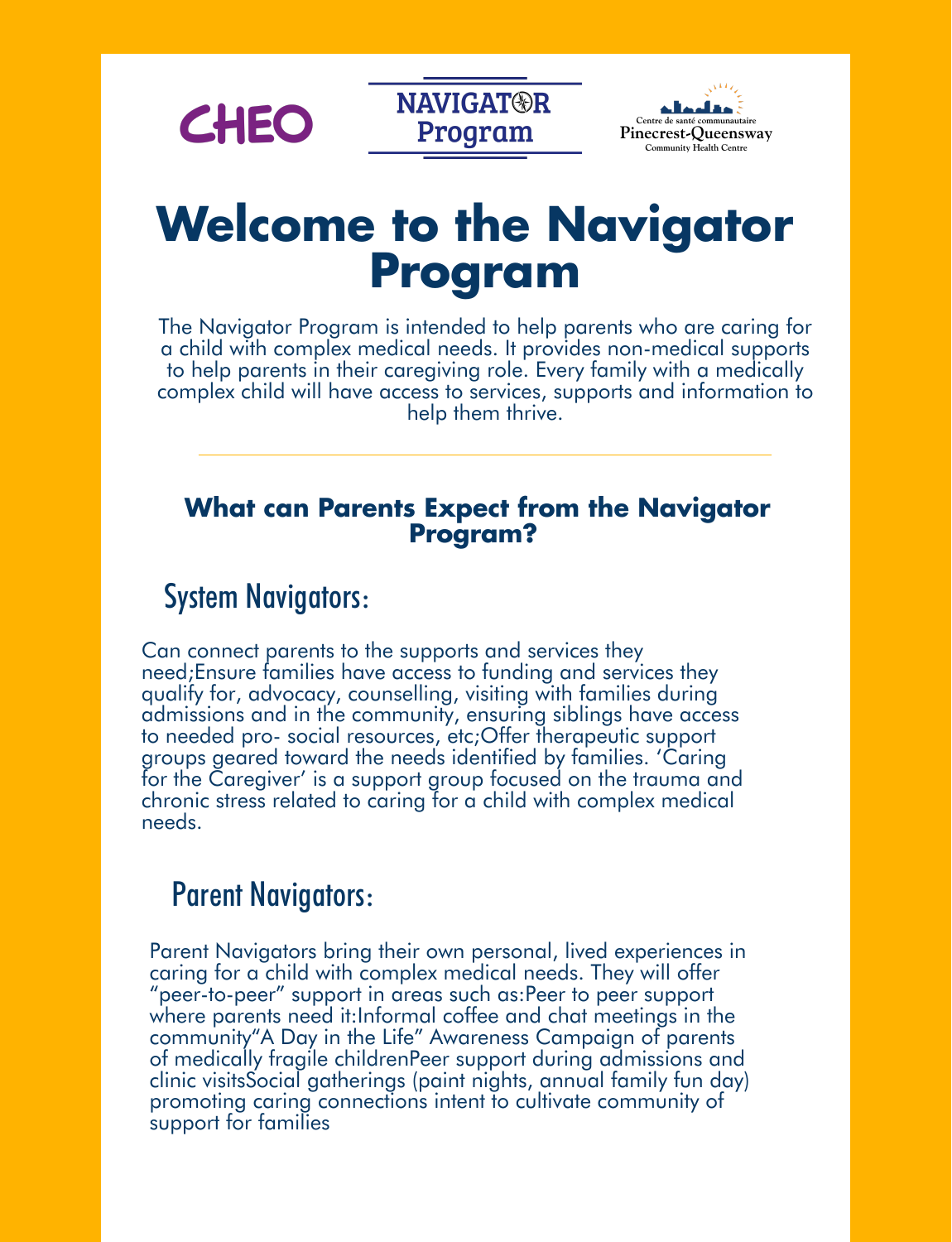### **What can Parents Expect from the Navigator Program? (continued)**

# Program Evaluation:

- We collect information from all of the families that participate in the Navigator program for program evaluation purposes.
- In your first intake, we will ask you basic demographic information in categories such as basic family information education, employment, financial, housing, transportation and your support network.
- In the future we will contact you to send this demographic survey again to see if there are any differences since you've been in our program.
- We also use brief measures (Outcome Rating Scale Session Rating Scale) to track client functioning. We will use these tools in your first intake, and as needed.
- We will also send periodic participant experience surveys to see how we are doing as a program.
- The information collected will be used to better inform us of the population that we are serving and is completely voluntary. The care you get at CHEO will not be affected in any way whether you take part in this evaluation or not.
- We are currently using a secure online system and a password-protected database to gather this information; as such your responses will be kept confidential. Only select members of the navigator team will have access to your confidential data. We may share analyzed data from the program as posters, infographics or communications directed to the public or shareholders; we will never reveal your identity.
- If at any time you have any questions, don't hesitate to ask us.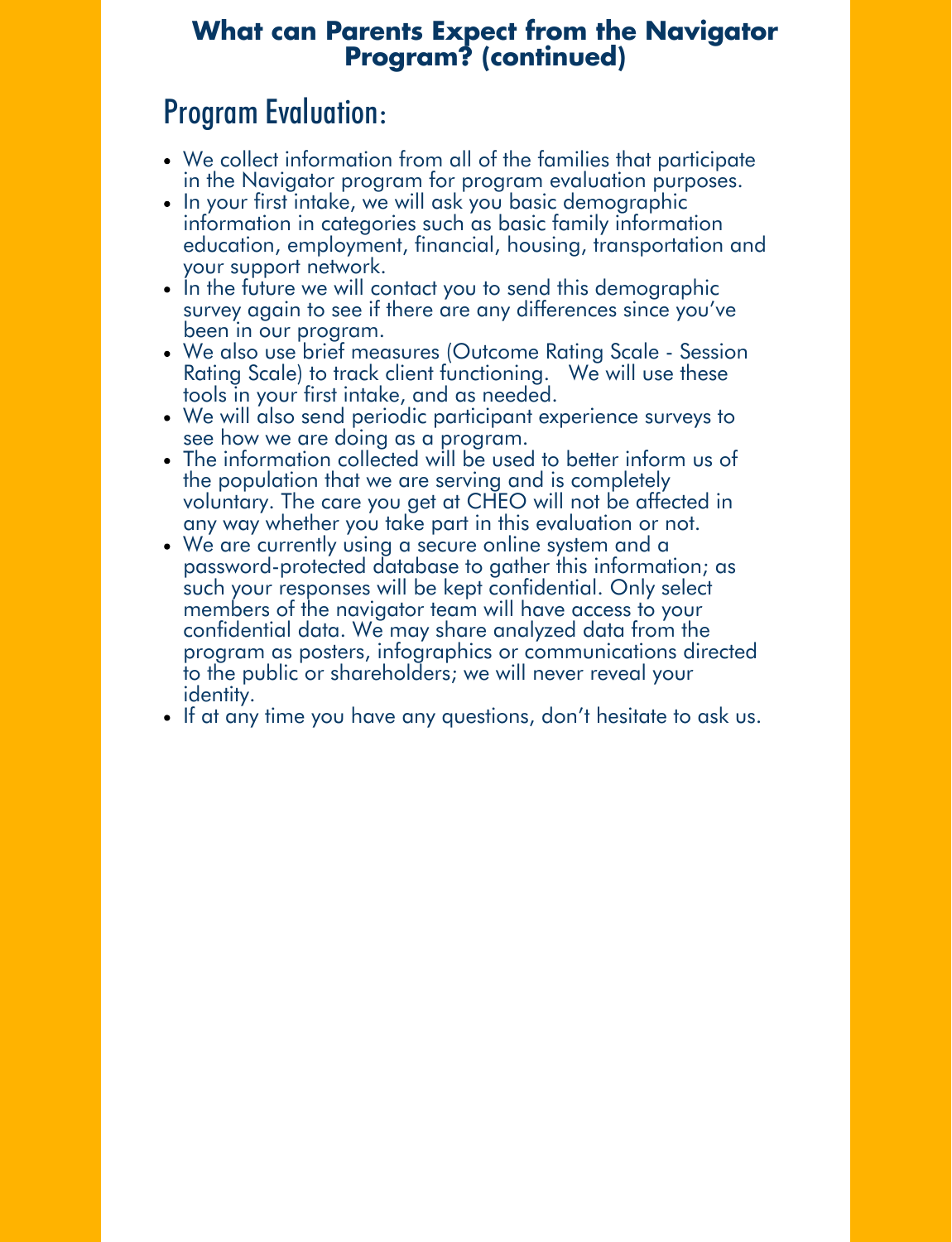### **Meet the Team**

#### Lillian Kitcher, Parent Navigator



[Lillian is well known to CHEO. She has an eight year old](mailto:l.kitcher@pqchc.com) son who is followed by multiple clinics. Prior to being a Special Needs Mom Lillian worked at the Kurashiki Board of Education in Japan as an Elementary school teacher specializing in EFL. In 2015 Lillian worked as an Instructor Therapist to children with autism. She will be offering peer to peer support to families in the program as well as hosting workshops/events.

l.kitcher@pqchc.com|(613)820-4922 ext 3364



#### Teresa MacMillan, Parent Navigator

Teresa is well known to CHEO and the community and has a teen daughter that is followed by multiple specialists. Prior to being a Special Needs Mom Teresa worked at a local Community Health Center as a [community developer and in the Nursery School system.](mailto:t.macmillan@pqchc.com)  She will be offering peer-to-peer support to families in the program as well as hosting events/workshops.

t.macmillan@pqchc.com|(613)820-4922 ext 3352

#### Guylène Robichaud, Social Worker/System Navigator

Guylène is the Social Worker/System Navigator. She provides assistance in linking and accessing key resources, including advocacy support. She also provides goal oriented and solution focused individual or family [counselling. In addition to this, she leads a support group](mailto:CLaRiccia@cheo.on.ca) for parents/caregivers on trauma using a narrative approach.

GRobichaud@cheo.on.ca|(613)737-7600 ext 3511